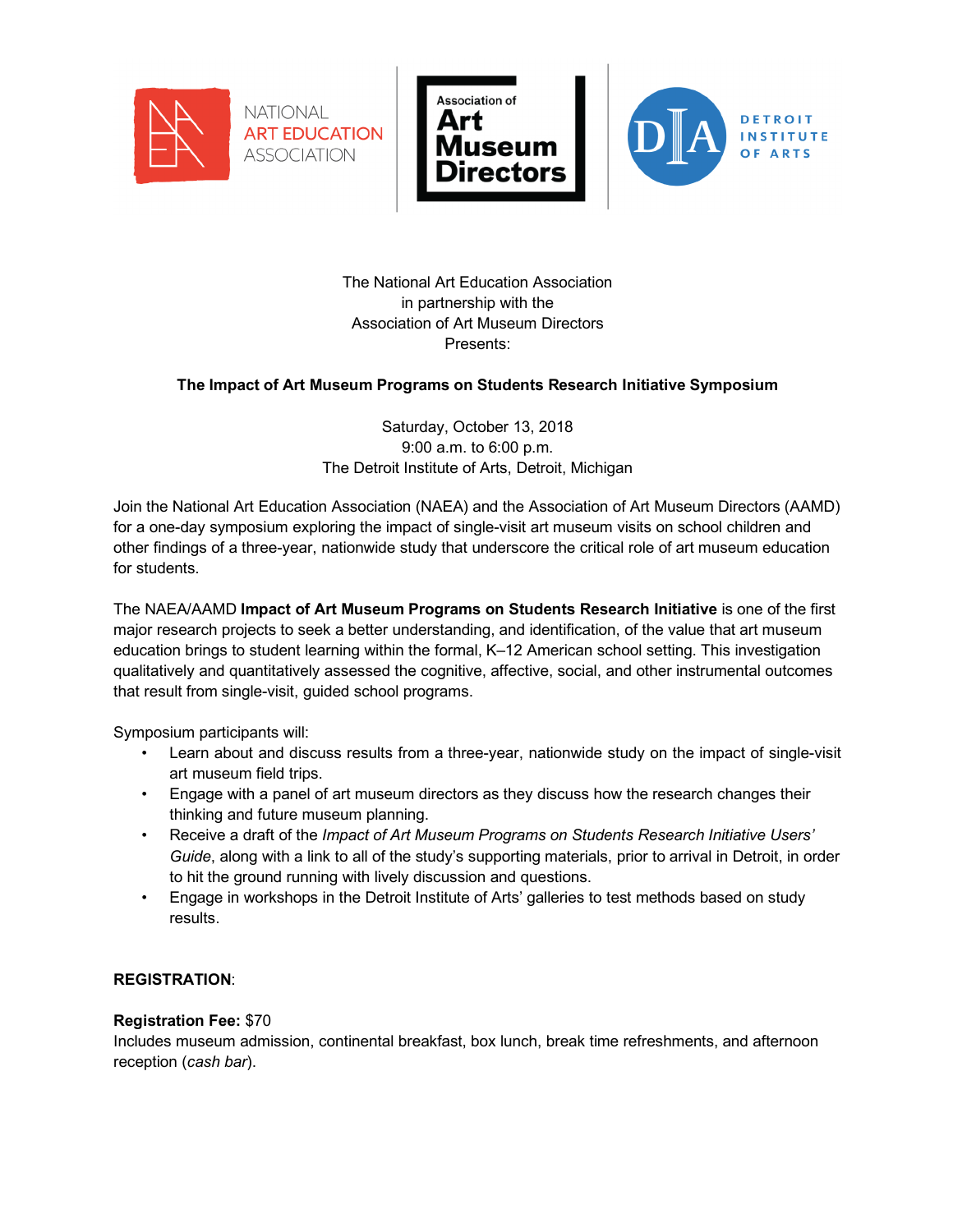Registration is available now through the DIA Box Office until Friday, September 14. Register online here: https://www.dia.org/artsimpactsymposium or call 313-833-4005.

**For more information**, please contact: Meghan Pennisi, Project Manager, at mpennisi@arteducators.org, or Emily Holtrop, Project Director, at eholtrop@arteducators.org or visit www.arteducators.org/research/articles/377-naea-aamd-research-study-impact-of-art-museumprograms-on-k-12-students

### **HOTEL:**

There is a block of reduced-rate rooms reserved at The Inn on Ferry Street, a small boutique hotel within walking distance of the DIA. Please reference the *NAEA Art Impact Symposium* when making your reservation.

The Inn on Ferry Street 84 E Ferry St. Detroit, MI 48202 reservations@innonferrystreet.com 313-871-6000 http://innonferrystreet.com/

### **AGENDA:**

#### **Saturday, October 13, 2018**

| $8:30 \text{ am}$  | <b>Continental Breakfast</b><br>Dining Rooms A&B                                                                                                                                                                                                                                                                  |
|--------------------|-------------------------------------------------------------------------------------------------------------------------------------------------------------------------------------------------------------------------------------------------------------------------------------------------------------------|
| $9:00$ am          | Welcome                                                                                                                                                                                                                                                                                                           |
|                    | <b>Presentation of the Study Findings</b><br>Q&A                                                                                                                                                                                                                                                                  |
| $10:30$ am         | <b>Break</b><br>Dining Rooms A&B                                                                                                                                                                                                                                                                                  |
| $10:45$ am         | View from the Director's Office: Panel Discussion on Study Findings and<br><b>Implications</b><br>Gretchen Dietrich, Executive Director, Utah Museum of Fine Arts<br>Brian Kennedy, President, Director & CEO, Toledo Museum of Art<br>Salvador Salort-Pons, President, Director & CEO, Detroit Institute of Arts |
| $11:30$ am         | <b>Introduce Study User Guide</b>                                                                                                                                                                                                                                                                                 |
| $12:00 \text{ pm}$ | Lunch<br><b>Crystal Gallery</b>                                                                                                                                                                                                                                                                                   |
| $1:00$ pm          | <b>Group Demonstrations in the DIA galleries</b>                                                                                                                                                                                                                                                                  |
| $2:15$ pm          | <b>Break</b><br>Dining Rooms A&B                                                                                                                                                                                                                                                                                  |